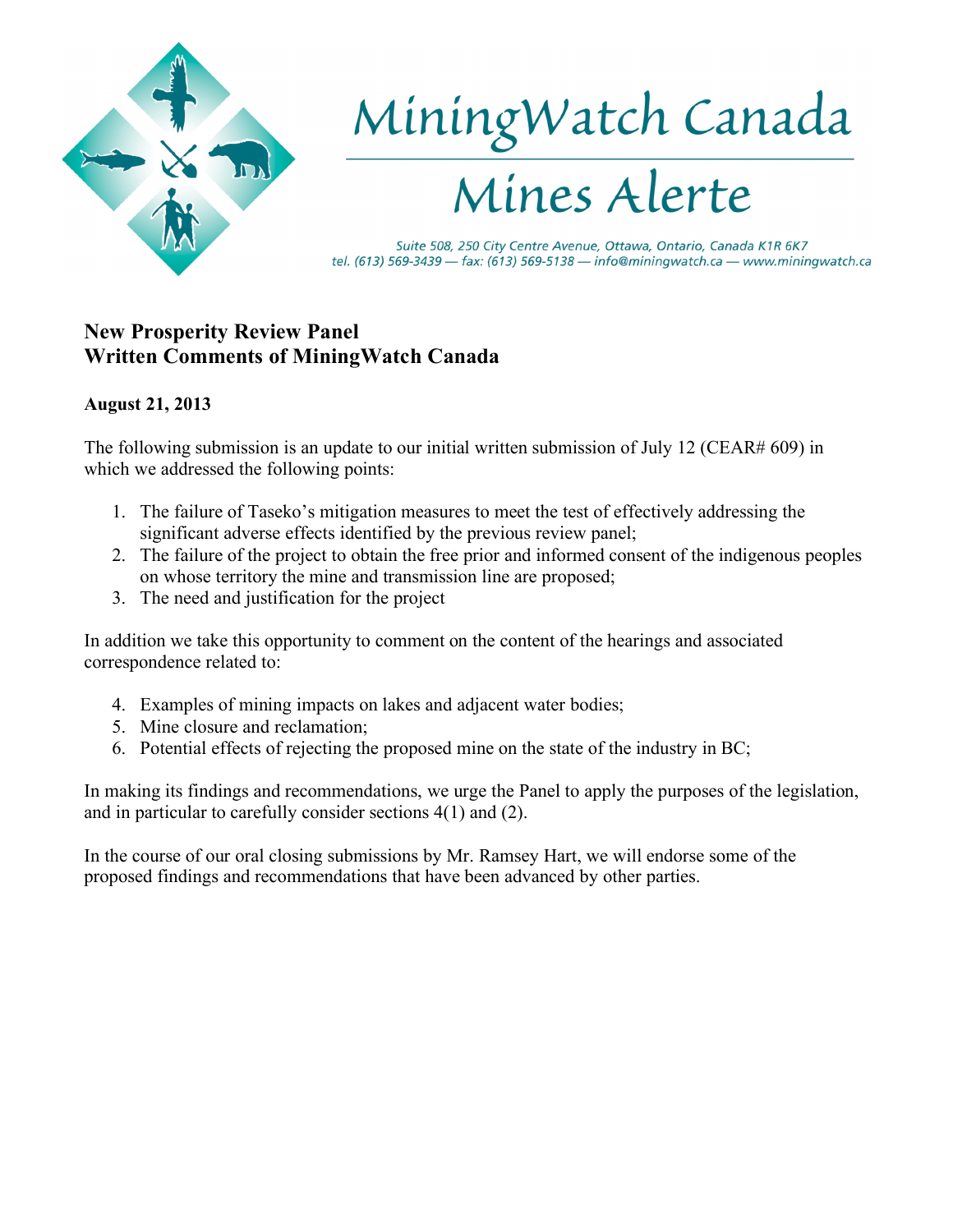### **1. Mitigation Measures for Adverse Effects of the Project**

Prior to the technical hearings we expressed concern about uncertainty and reliability of the proposed mitigation measures. From reviewing transcripts and written submissions from the hearings our concerns have only increased. In our closing comments we will identify those submissions that we have found particularly poignant.

At this point we would like to comment on the use of monitoring, adaptive management programs and corporate policies as part of the overall mitigation strategy. While we certainly support rigorous monitoring programs for all mines, with a high-risk project such as this, deference to future remedial actions based on future monitoring or on company policy cannot be construed as effective mitigation.

Environment Canada's environmental effects monitoring (EEM) program for mines shows the weakness of relying on monitoring to address critical areas of uncertainty and any impacts that may occur over a relatively short time period. The EEM program at Taseko's Gibraltar Mine, designed to meet provincial and federal requirements is a case in point. The initial monitoring from this program has shown a significant difference in the invertebrate communities upstream and downstream of the mine's discharge into the Fraser River with the downstream benthic community being less diverse than upstream<sup>1</sup>. The consultants conducting the monitoring could not however, explain the cause of the difference though their statistical analysis suggested it was mine-related and not due to differences in the physical attributes of the sites. Without knowing the cause of the changes it is not possible for Taseko to make targeted management actions if they chose to do so. The EEM program will not require further action until a second round of studies in three years confirms a measured effect. Proceeding through all the steps of Environment Canada's EEM program takes upwards of 13 years after which there is not clear direction for management changes to be put in place.

Given the importance placed within this review on the need to ensure protection of Teztan Biny a relatively small and sensitive aquatic system, monitoring with its inherent lags and limitations cannot take the place of robust and realistic mitigation measures. This is consistent with the direction given in the CEAA Operational Policy Statement on Adaptive Management. (While this document was created in reference to the previous CEAA, absent any updated guidance it still provides important direction.)

Throughout the hearings Taseko has pointed to various environmental policies and participation in voluntary initiatives such as the Towards Sustainable Mining (TSM) program as evidence that the Prosperity project would be undertaken with due care. Given that these policies have no accountability measures and that Taseko only very recently began participating in TSM we submit that such measures should not be considered as legitimate aspects of a mitigation program.

We also submit that the considerable controversy over the Gibraltar mine's discharge into the Fraser River, the October 2009 spill into Souran Lake and the initial and not unsurprising impacts observed in the Gibraltar EEM study as evidence that Taseko has at best an average environmental track record and not one that should alleviate concerns about the significant adverse effects and extreme limitations of mitigation measures for the proposed project.

 $\frac{1}{1}$  Gibraltar Mine Cycle 1 Environmental Effects Monitoring Interpretive Report, Minnow Environmental Inc. November 2011. Document obtained through the federal Access to Information Program.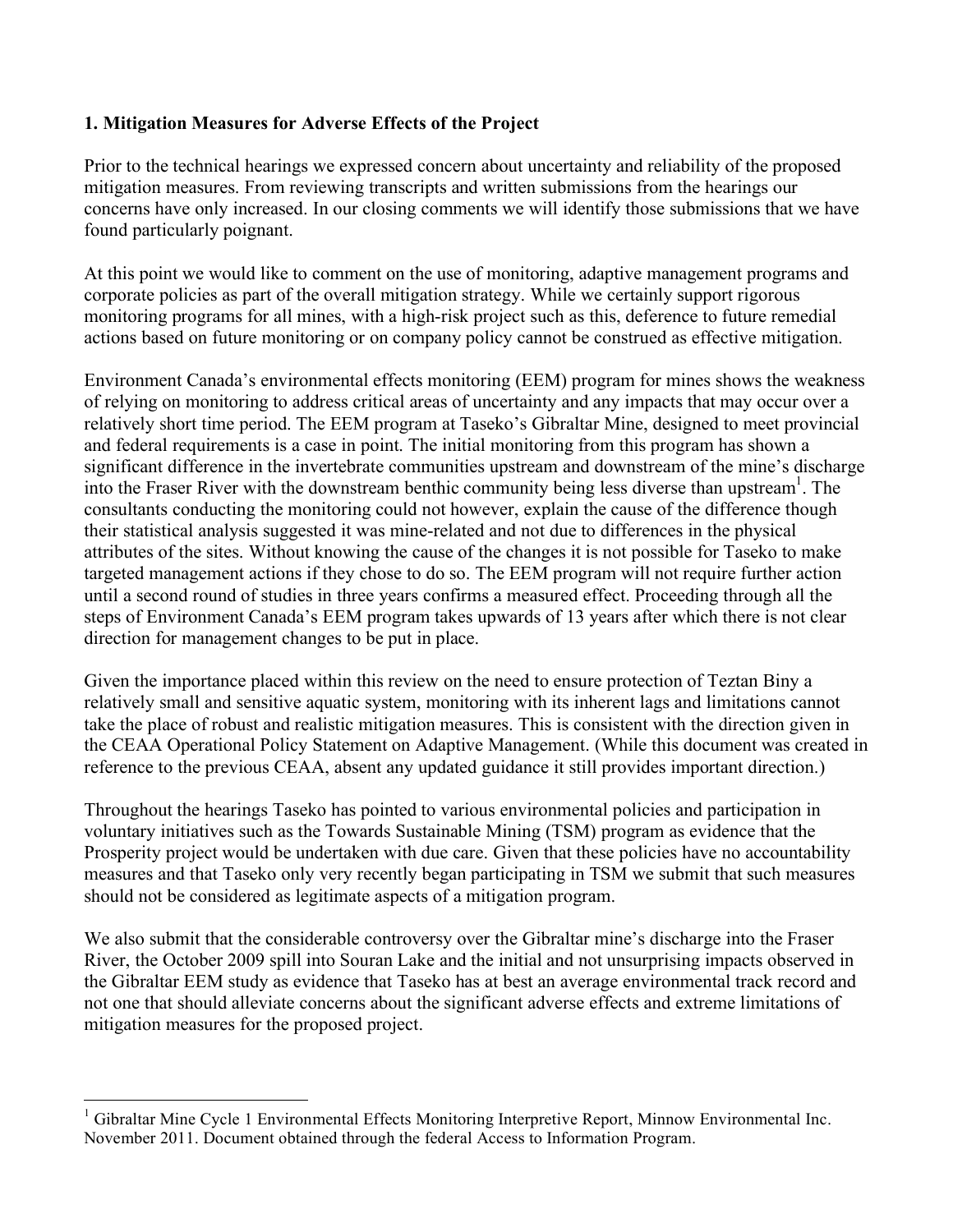In considering and reaching conclusions about the proposed mitigation measures, and what MiningWatch submits is the significant uncertainty and reason to doubt their effectiveness and appropriateness, the Panel should not only consider CEA Agency policy but the legislation itself. In particular, the Panel should bear in mind that, in considering and making decisions based upon your report, the Government of Canada and the Minister of Environment "must exercise their powers in a manner that protects the environment and human health and applies the precautionary principle." We urge the Panel to find that the proposed mitigation measures are unlikely to protect the environment and/or human health, and that there is a real possibility for serious, irreversible, significant adverse effects of this project – such that the application of international law's precautionary principle would strongly disfavour approval of the project.

During the community hearing in Esketemc it was made very clear that Taseko had failed to provide any new mitigation measures for the adverse effects of the transmission corridor. The proponent briefly pointed to some conceptual, preliminary ideas for habitat improvements to offset wildlife habitat losses but sufficient detail was not provided to be able to understand their likelihood of success or whether they would address concerns over loss of wildlife habitat from within the Esketemcs territory that the community depends on to exercise their Aboriginal rights

### **2. Free, Prior and Informed Consent**

Since filling our initial written hearing submission the UN's Special Rapporteur on Indigenous People's has completed and filed his submission to the UN Human Rights Council.<sup>2</sup> In his report the Rapporteur states that:

The Declaration [on the Rights of Indigenous Peoples] and various other international sources of authority, along with practical considerations, lead to a general rule that extractive activities should not take place within the territories of indigenous peoples without their free, prior and informed consent.

This report supports the information presented to the panel by MiningWatch and others on the increasingly recognised normative standard of free prior informed consent (FPIC).

We note that in questioning Craig Benjamin of Amnesty International following his excellent overview of the legal basis for FPIC, the panel requested Canadian examples of its application. We would again point to the examples in our previous submission which, though they did not invoke the wording of FPIC are projects which were declined at in large part due to absence of consent. These projects are: Morrisson Gold Project (BC), Northern Gateway Pipeline (BC) and the Matoush Uranium Project (QC). We would also add the case of the Oji-Cree community of Kitchenuhmaykoosib Inninuwug which successfully advocated to have a large portion of their territory excluded from mineral exploration by the government of Ontario.

FPIC is more than a technical legal standard. It is also a representation of community level demands for reconciliation, self determination and respect from governments and industries that would pretend to decide what's best for them. The overall trend internationally as in BC and Canada is clearly in favour

 $\frac{1}{2}$  $2^{\circ}$  Report of the Special Rapporteur on the rights of indigenous peoples, James Anaya: Extractive industries and indigenous peoples. July 2013: http://unsr.jamesanaya.org/docs/annual/2013-hrc-annual-report-en.pdf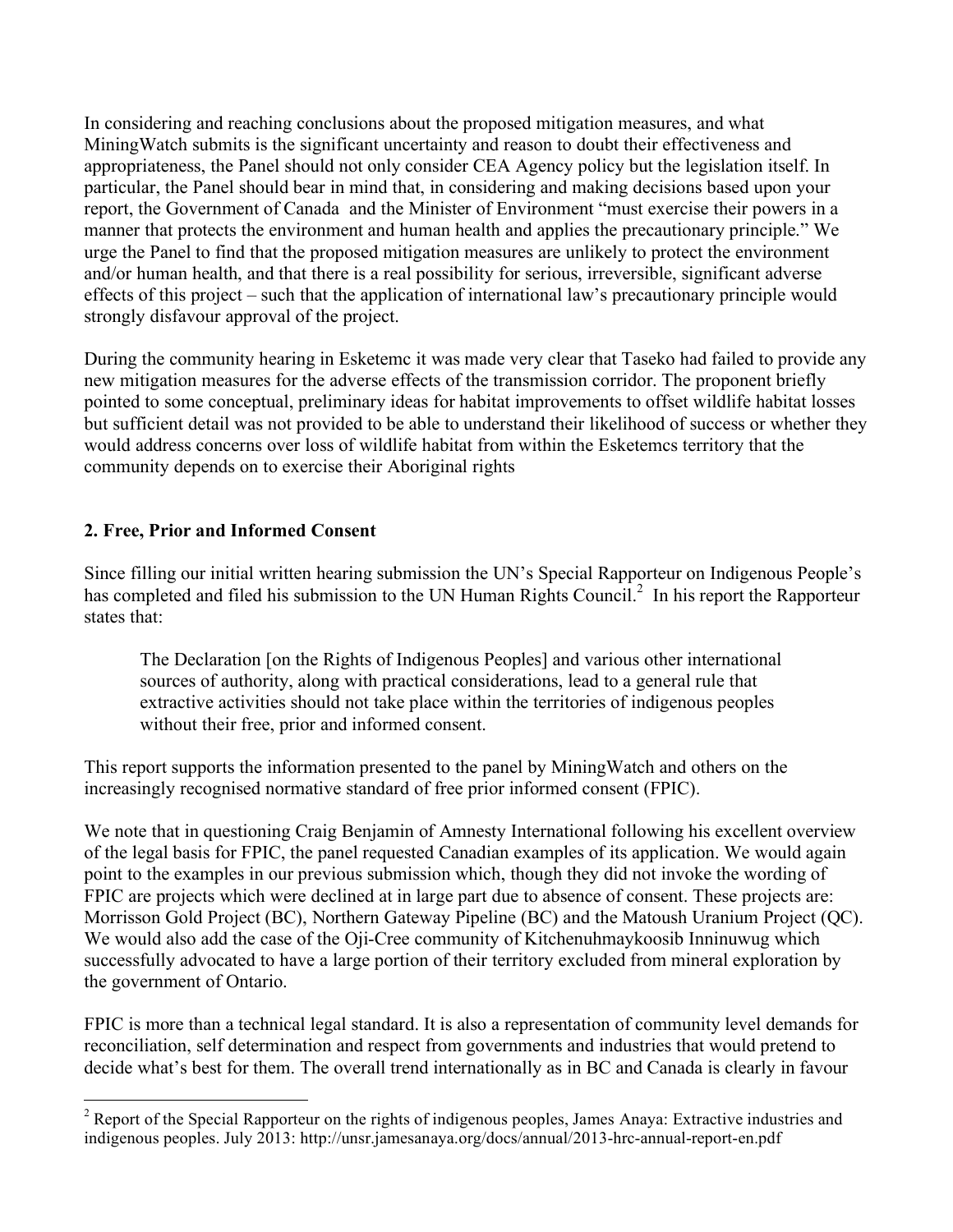of greater recognition of the rights for Indigenous peoples, though the path has not been smooth or direct. Against a backdrop of pervasive challenges, the Tsilhqot'in have been trailblazers in the protection of their rights and title and now have 20 years of time, energy and resources dedicated to the Roger William case – due to be heard in the Supreme Court this fall.

A project such as this, that drastically opposes the trajectory of human rights and seeks to impose itself on unwilling host communities, is more than just a breach of an international legal standard. It is an act of oppression and confrontation. The review of the effects of such a project must therefore consider more than material impacts it must also consider the psycho-social and political implications of this oppression and confrontation.

### **3. Need and Justification for the Project**

We have already submitted evidence to the panel indicating that the economic assessment of the project provided by the proponent lacks a robust net-benefit analysis and ignores important costs to local and provincial governments and institutions such as BC Hydro. The overall effect is to exaggerate the economic benefits of the project.

During the hearings, the Mayor, MLA, the Chamber of Commerce and individuals continued to echo Taseko's argument from the previous review about the need for the project to improve the economy of the Williams Lake, which during the last hearing was perceived to be in decline. Since our initial submission there is further evidence before the panel, including an August 2 press release from Williams Lake (CEAR #933) that indicates that the local economy is improving and that the downward economic spiral evoked in the previous review has, fortunately, not come to pass. Mayor Cook importantly referenced her assessment of the mines impact on William's Lake as "additional" and noted that the resiliency of the town would carry it forward without the project.<sup>3</sup>

We searched the transcripts and written submissions for evidence that mine proponents had developed a more robust plan to support their claims that the mine would help diversify the local economy and support a transition to a sustainable economic base. We found no evidence of such a plan, nor were any any examples provided of other communities that have successfully used extractive projects to leverage a more diversified and sustainable economic base. In her oral testimony Mayor Cook repeatedly pointed to the need for diversification but did not indicate how adding a third mining operation to the regional economic base would result in actual diversification above and beyond ongoing efforts.<sup>4</sup>

Potential employment for First Nations is portrayed as an important benefit of the project, however there would be significant barriers to accessing most of the available jobs. Taseko has acknowledged this and highlighted their work with the BC Aboriginal Mine Training Association as a means of overcoming these barriers<sup>5</sup>. We wish to call the panel's attention to public statements made by the Executive Director of this organization which indicate that the organization will only work with projects that have

<sup>&</sup>lt;sup>3</sup> Hearing Transcripts Vol. 2, pg. 122.

<sup>&</sup>lt;sup>4</sup> Hearing Transcript Vol. 2, pg. 98 to 122.

<sup>5</sup> Hearings Transcripts Vol. 10, pg. 44.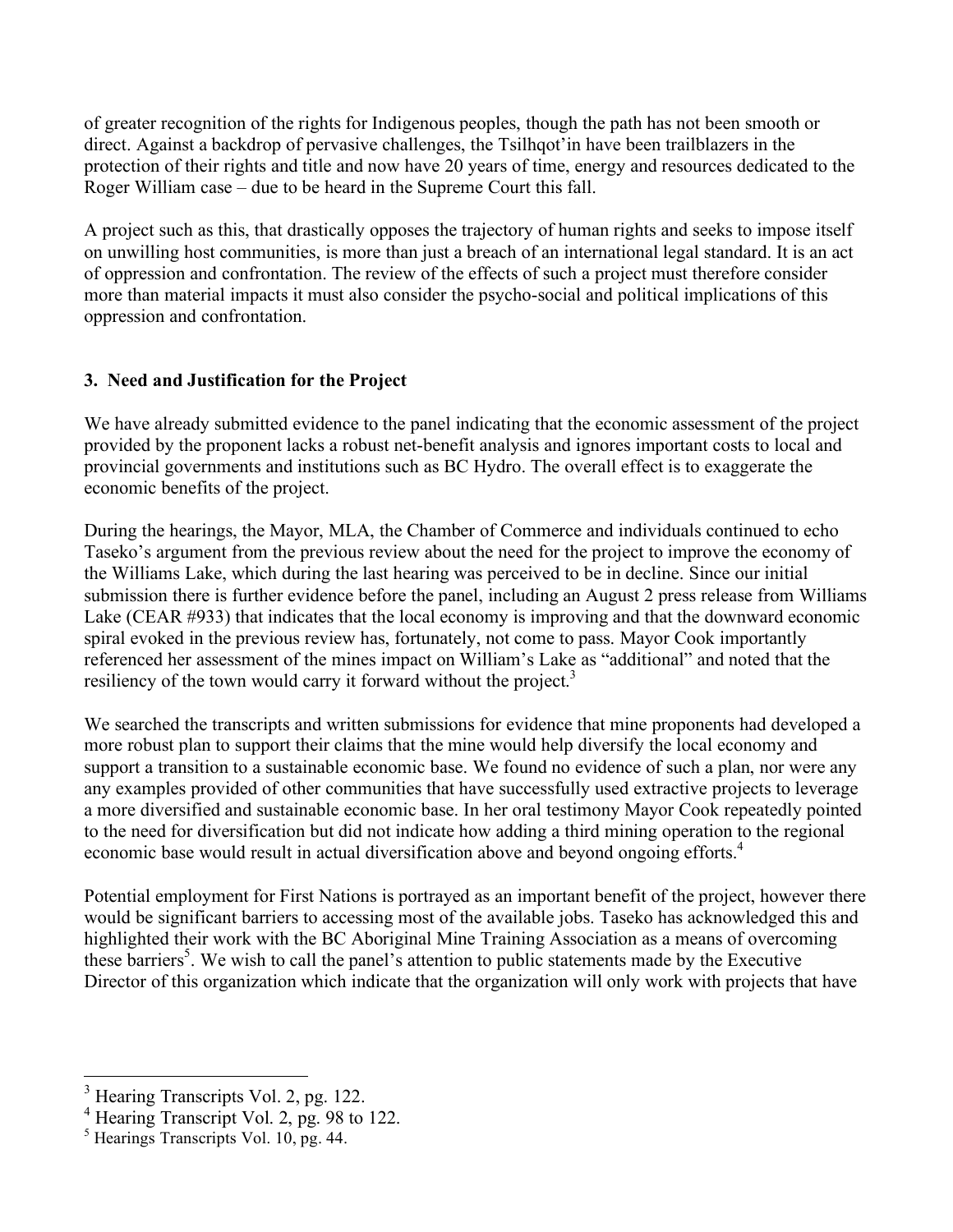the consent of the affected First Nations<sup>6</sup>. It is not clear therefore how proposed activities with BCAMTA would be carried out given the clear and continued opposition to the project.

Given the extent and depth of opposition to the mine we also question the likelihood that many members of the First Nations communities will seek out employment with Taseko, should the project be approved. Perhaps some individuals may be interested but they would at the risk of isolation from their community. In our work internationally we have certainly seen damaging divisions in communities and even between families when controversial projects are forced on communities without strong processes of consultation and FPIC.

## **4. Examples of Operating and Closed Mines Adjacent to Water Bodies**

At the community hearings Taseko made reference to several mines that operate or operated adjacent to water bodies in an effort to show how mines and these water bodies co-exist. The relevance of these examples is highly questionable and there was little specific, credible information presented about actual environmental impacts or uses of the area by the public or First Nations.

Two of the examples, Diavik and Island Copper are mines adjacent to very large water bodies that overwhelm the relative footprint of the mines – though this is not to say these mines have not or could not have negative impacts. For example the impacts of a 2008 tailings spill at Diavik were fortunately mitigated as the spilled wastes flowed over the lake while it was frozen.

The Island Copper mine is on the Pacific coast adjacent to Rupert Inlet, an arm of Quatsiat Sound. This tidal water body has little in common with Teztan Biny. The mine was rehabilitated using seawater to rapidly flood the open pit and reduce the risk of acid mine drainage – an option obviously not available at Teztan Biny. While the rehabilitation of Island Copper is often cited as a success, as we submitted to the previous panel in our closing comments<sup>7</sup> the assumption that the pit lake would stratify and maintain contaminants in the lower layers is not proving out in reality and it is likely that the mine will require treatment of the surface waters in order for it to meet water quality guidelines.

The other two examples were smaller lakes at Gibraltar and and Mt. Polley mines with recreational properties around them. Statements were made about the fact that people continue to enjoy the use of their properties including fishing in the lakes. In response to questions from community members in Esketemc about the edibility of fish from these lakes and from the Gibraltar tailings pond Taseko staff could not provide any assurance that in fact people did or could eat the fish from these lakes. The use of a recreational property adjacent to a mine is also distinct from the uses and values associated with Teztan Biny that have been well articulated in the past panel report and in the recent hearings.

With respect to Mt. Polley, Dr. Kevin Morin stated during the hearings that the Mt. Polley mine is contaminating the ground water of the area, a fact that we have confirmed with another colleague familiar with the mine. To date we have not been able to acquire the actual monitoring reports. Unfortunately participants at other community hearings where this example continued to be used could not benefit from the personal knowledge of Dr. Morin.

 <sup>6</sup>  $6$  For First Nations, Great Jobs in a Controversial Industry, Katie Hyslop, The Tyee July 26, 2013: http://thetyee.ca/News/2013/07/26/BC-Aboriginal-Mining-Jobs/

<sup>&</sup>lt;sup>7</sup> Prosperity Review Panel Hearings Transcripts Vol 34, pg. 7157.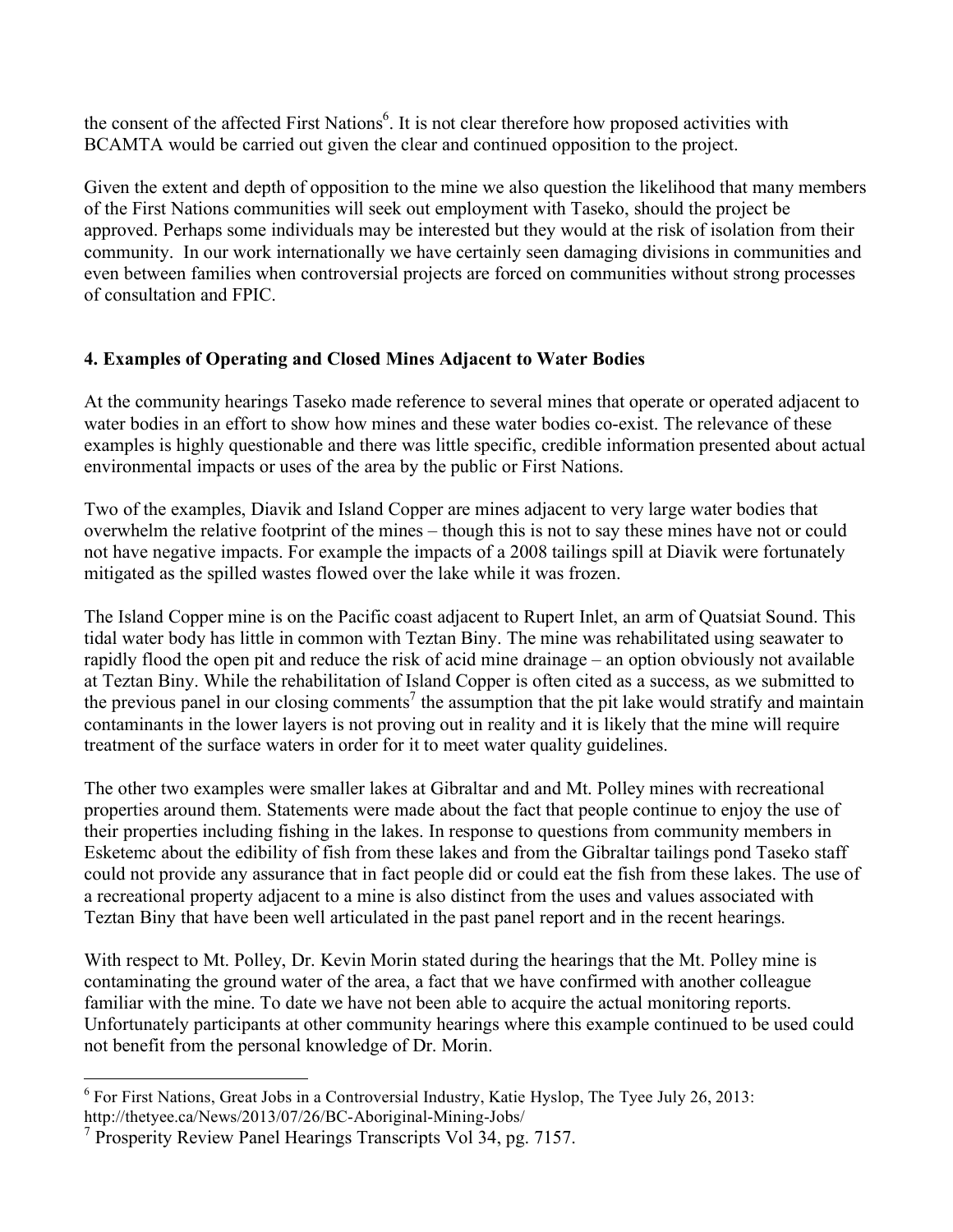To balance the examples provided to Taseko we wish to provide the following examples of water bodies adjacent to mines that have been negatively impacted by mining operations.

 In 2005, the failure of a tailings dam at the Pinchi Lake mercury mine released contaminated water and sediment into Pinchi Lake. The spill added to the historic contamination of the lake which has a fish consumption advisory and mercury levels in sediments that are over 100 times acceptable levels.

Ontario's first mine to be closed according to the modern mine closure requirements is the Renabie Gold Mine that went through closure in 1992. Despite being closed according to the regulations, cyanide continues to leach from the tailings and is a concern for the health of downstream aquatic ecosystems.

Also in Ontario, the Victor Diamond mine is reporting increases in mercury levels in small fish within a creek adjacent to the operation.

At the recently expanded Lac Bloom mine in Quebec, Cliffs Natural Resources had a series of spills over the past year that sent iron ore tailings mine wastes downstream for several kilometres.

Certainly these brief references do not do justice to the complex interactions between the sites and the receiving waters. A full review these sites is beyond the scope of the present submission, but for a more robust assessment we would again point the panel to the two national surveys of the EEM data which found that most mines in Canada are having an effect on downstream aquatic ecosystems.

### **Mine Closure and Rehabilitation**

With large complex projects such as New Prosperity mine closure costs may become as much a factor in project economics as ore grades.<sup>8</sup> For this reason we were pleased to see the panel taking a close look at the closure process and in particular the bonding requirements for mines.

The additional information provided by BC Energy and Mines indicated that Taseko has underestimated closure costs. While this could be rectified by the application of a greatly increased closure bond, we are concerned that there is a considerable amount of discretion with the Chief inspector of mines to set the amount of closure bonds. Mining insider and commentator Jack Caldwell noted that the failure of BC to get mine closure right was in part due to a tension between what regulators might want to do and what companies are willing to do.  $\frac{9}{2}$ 

While the information provided by MEM about setting and updating closure bond amounts was informative it only provided the policy directions and potential actions of regulators. Research into

 <sup>8</sup> Andrew Robertson. Top Ten Things that go Wrong with Plans for Mine Closure. Presentation to Mine Closure 2011. http://www.infomine.com/library/publications/docs/Robertson2011b.pdf

<sup>&</sup>lt;sup>9</sup> Is British Columbia failing to plan for and close mines responsibly? I Think Mining Blog, June 14 2011. http://ithinkmining.com/2011/06/14/is-british-columbia-failing-to-plan-for-and-close-mines-responsibly/